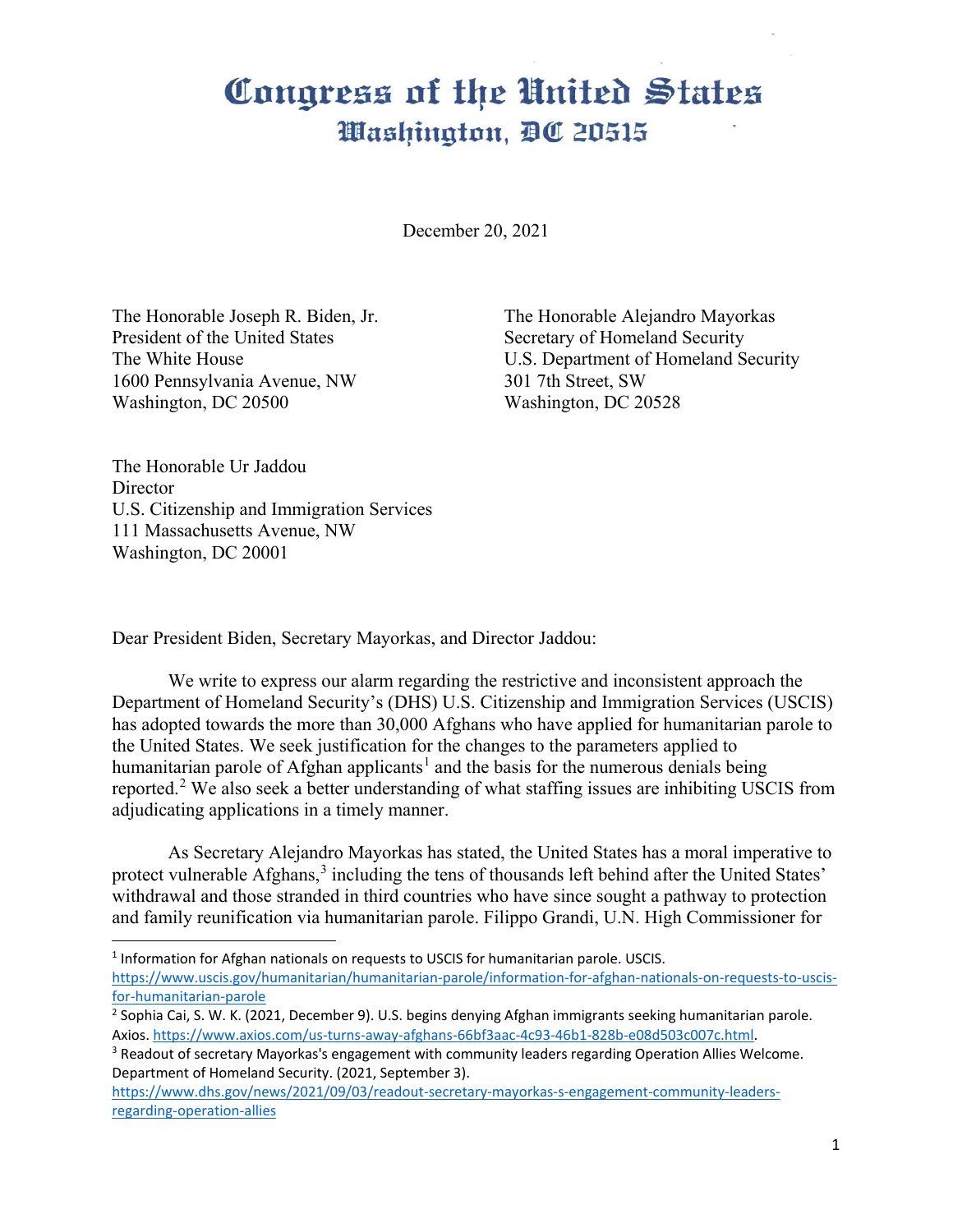Refugees, warned that a "humanitarian crisis is just beginning," as up to 500,000 Afghans are likely to seek refuge outside of the country by the end of the year, and half of the country's population are in need of aid. Just as Operation Allies Refuge was a visible display of U.S. commitment to evacuate Afghan allies out of harm's way, we can and must show our commitment to the displaced and non-displaced Afghan people.

The Secretary of DHS holds broad discretionary authority to grant parole to applicants for admission temporarily on a case-by- case basis for urgent humanitarian reasons or significant public benefit.[4](#page-1-0) Congress limited the parole authority by restricting its use with respect to those who are refugees, unless the Secretary determines that "compelling reasons in the public interest with respect to that particular alien require that the alien be paroled . . . rather than be admitted as a refugee."<sup>[5](#page-1-1)</sup> The current situation in Afghanistan clearly meets the criteria of "compelling" reasons" in light of the life-threatening circumstances for applicants and the inability of the U.S. Refugee Admissions Program (USRAP) to quickly accommodate the requirements of rescue and resettlement. USCIS's own websites state that in some circumstances "protection needs are so urgent that obtaining protection through...the USRAP is not a realistic option."<sup>[6](#page-1-2)</sup> We recognize that parole does not confer immigration status, but its application here would provide stranded Afghans with the ability to travel to the United States for humanitarian reasons, and give those in the United States some form of security while they await the processing of their Special Immigrant Visas, immigrant visas, asylum claims, or other legal protections.

Previous administrations have acted on this authority to provide relief to individuals in times of pressing humanitarian need. For instance, in 2014 the Obama administration started the Haitian Family Reunification Parole Program, and in 2010 the Obama administration created a parole program for children orphaned as a result of the earthquake in Haiti. In addition, the United States used parole authority during the 1994 Cuban Migration Crisis. USCIS should not force the Afghan situation into a narrow reading of the purpose of humanitarian parole, but rather should use its expansive authority to best address and prescribe solutions tailored to this humanitarian crisis. We therefore urge USCIS to create a special parole program for Afghan nationals that will meet the unique and large-scale needs of this population, and the urgency the situation demands.

Another point of concern is the speed at which these applications are being adjudicated. We have received feedback that the office adjudicating humanitarian parole applications is extremely understaffed, despite the sharp increase in demand for their services in the last few months.<sup>[7](#page-1-3)</sup> This is especially concerning as USCIS has received a filing fee of \$575 per individual for the vast majority of humanitarian parole applications, assumedly to support the costs of staffing necessary for processing and adjudication in a timely manner.

<span id="page-1-0"></span> <sup>4</sup> 8 U.S.C. § 1182(d)(5[\) https://www.law.cornell.edu/uscode/text/8/1182](https://www.law.cornell.edu/uscode/text/8/1182)

<span id="page-1-1"></span><sup>5</sup> 8 U.S.C. 1182(d)(5)(B[\) https://www.law.cornell.edu/uscode/text/8/1182](https://www.law.cornell.edu/uscode/text/8/1182)

<span id="page-1-2"></span><sup>&</sup>lt;sup>6</sup> Information for Afghan nationals on requests to USCIS for humanitarian parole. USCIS.

[https://www.uscis.gov/humanitarian/humanitarian-parole/information-for-afghan-nationals-on-requests-to-uscis](https://www.uscis.gov/humanitarian/humanitarian-parole/information-for-afghan-nationals-on-requests-to-uscis-for-humanitarian-parole)[for-humanitarian-parole](https://www.uscis.gov/humanitarian/humanitarian-parole/information-for-afghan-nationals-on-requests-to-uscis-for-humanitarian-parole)

<span id="page-1-3"></span> $7$  U.S. Citizenship and Immigration Services Briefing to Congressional Staff. (2021, October 12).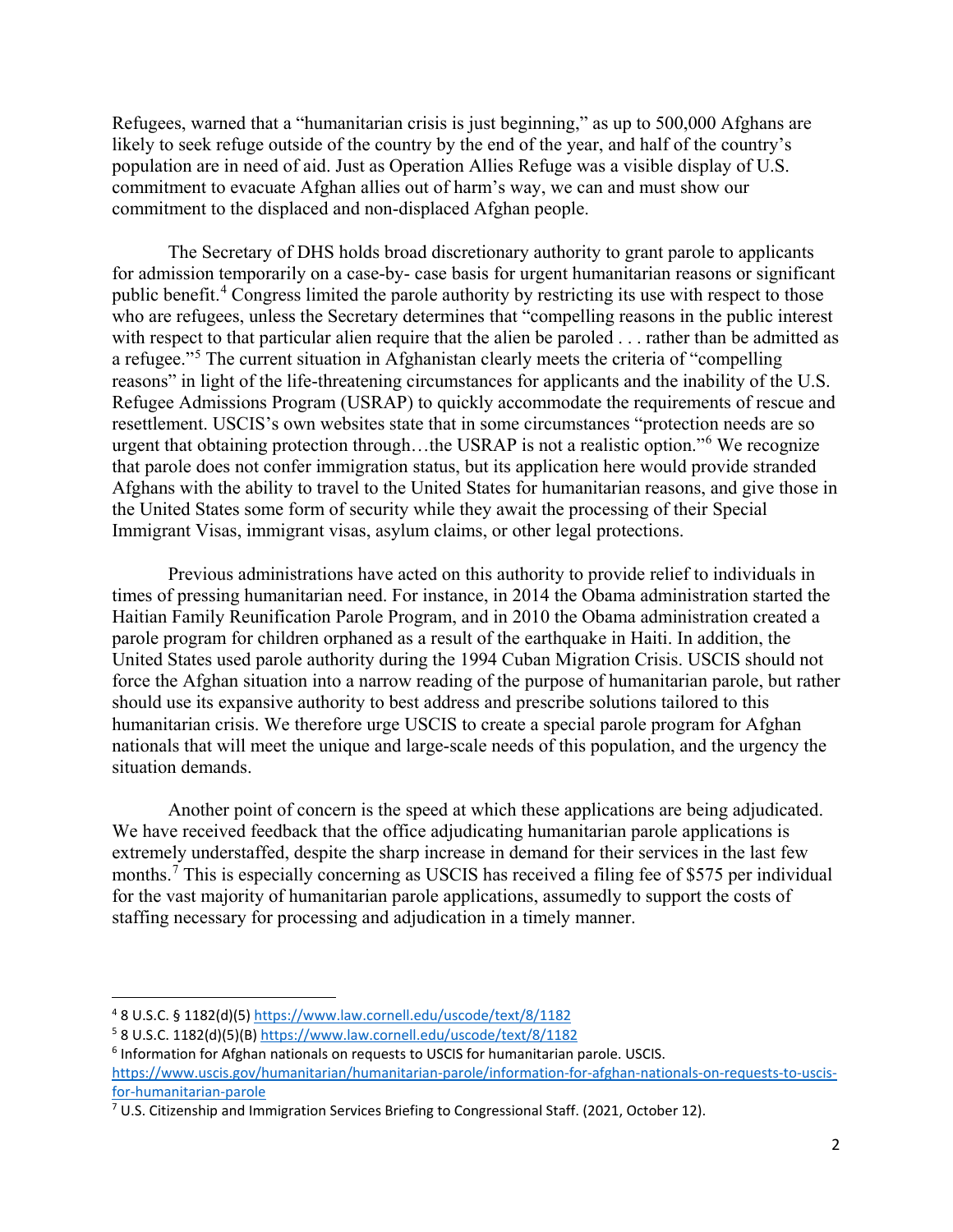As the Taliban continues to search for and target vulnerable Afghans, including but not limited to journalists, women, human rights activists, and those who identify as LGBTQ+, it is our duty to ensure that they have a safe place to relocate. Many of these individuals have been forced into hiding, moving from location to location to evade torture, capture, or execution. The United States must continue to support their evacuation from the country. Despite the fact that our withdrawal had a role in the current chaos and untenable situation, many Afghans are starting to receive denials of their parole applications. From the evidentiary requirement to prove serious harm, necessitating a demonstrated individualized threat instead of generalized, and the inconsistent standards applied to applications from those in Afghanistan or in a third country, we seek justification to the changes made to the humanitarian parole parameters for Afghan nationals. We urge that USCIS adjudicate humanitarian parole applications with the discretion warranted under the extraordinary circumstances we find ourselves in.

In light of the ongoing crisis in Afghanistan and the reports of blanket denials without a Request for Evidence, we ask that you answer the following questions:

- 1. How many humanitarian parole applications have you received from Afghan nationals since August 1, 2021?
	- a. How many of these applications have been approved?
	- b. How many of these applications have been denied?
	- c. How many of these applications have been issued Requests for Evidence?
	- d. How many of these applications have been conditionally approved for Afghans in Afghanistan?
	- e. How many of these applications have been denied for Afghans in Afghanistan?
- 2. A 2017 USCIS training manual<sup>[8](#page-2-0)</sup> explicitly provides that USCIS may grant parole to individuals who are facing fear of harm due to generalized violence. However, USCIS has recently changed that standard, including for Afghan nationals, by requiring third-party evidence of severe, targeted, or individualized harm or threats.<sup>[9](#page-2-1)</sup> Why did USCIS change its guidance and requirements?
- 3. USCIS has communicated that priority adjudication will be given to Humanitarian Parole applicants outside of Afghanistan due to the closure of the U.S. Embassy in Kabul. Is USCIS applying a different adjudicatory standard for those who remain in Afghanistan?
	- a. Afghans who were able to flee to a third country to apply for humanitarian parole are also being denied because they are no longer in "imminent danger,"

<span id="page-2-0"></span> <sup>8</sup> U.S. Department of Homeland Security (2017, March 8). International Operations Officer Training. U.S. Citizenship and Immigration Services. Retrieved from [https://refugeerights.org/wp-content/uploads/imported-files/HP-FOIA](https://refugeerights.org/wp-content/uploads/imported-files/HP-FOIA-min.pdf)[min.pdf](https://refugeerights.org/wp-content/uploads/imported-files/HP-FOIA-min.pdf)

<span id="page-2-1"></span><sup>9</sup> Guidance on Evidence for Certain Types of Humanitarian or Significant Public Benefit Parole Requests. USCIS. [https://www.uscis.gov/humanitarian/humanitarian-parole/guidance-on-evidence-for-certain-types-of](https://www.uscis.gov/humanitarian/humanitarian-parole/guidance-on-evidence-for-certain-types-of-humanitarian-or-significant-public-benefit-parole-requests)[humanitarian-or-significant-public-benefit-parole-requests](https://www.uscis.gov/humanitarian/humanitarian-parole/guidance-on-evidence-for-certain-types-of-humanitarian-or-significant-public-benefit-parole-requests)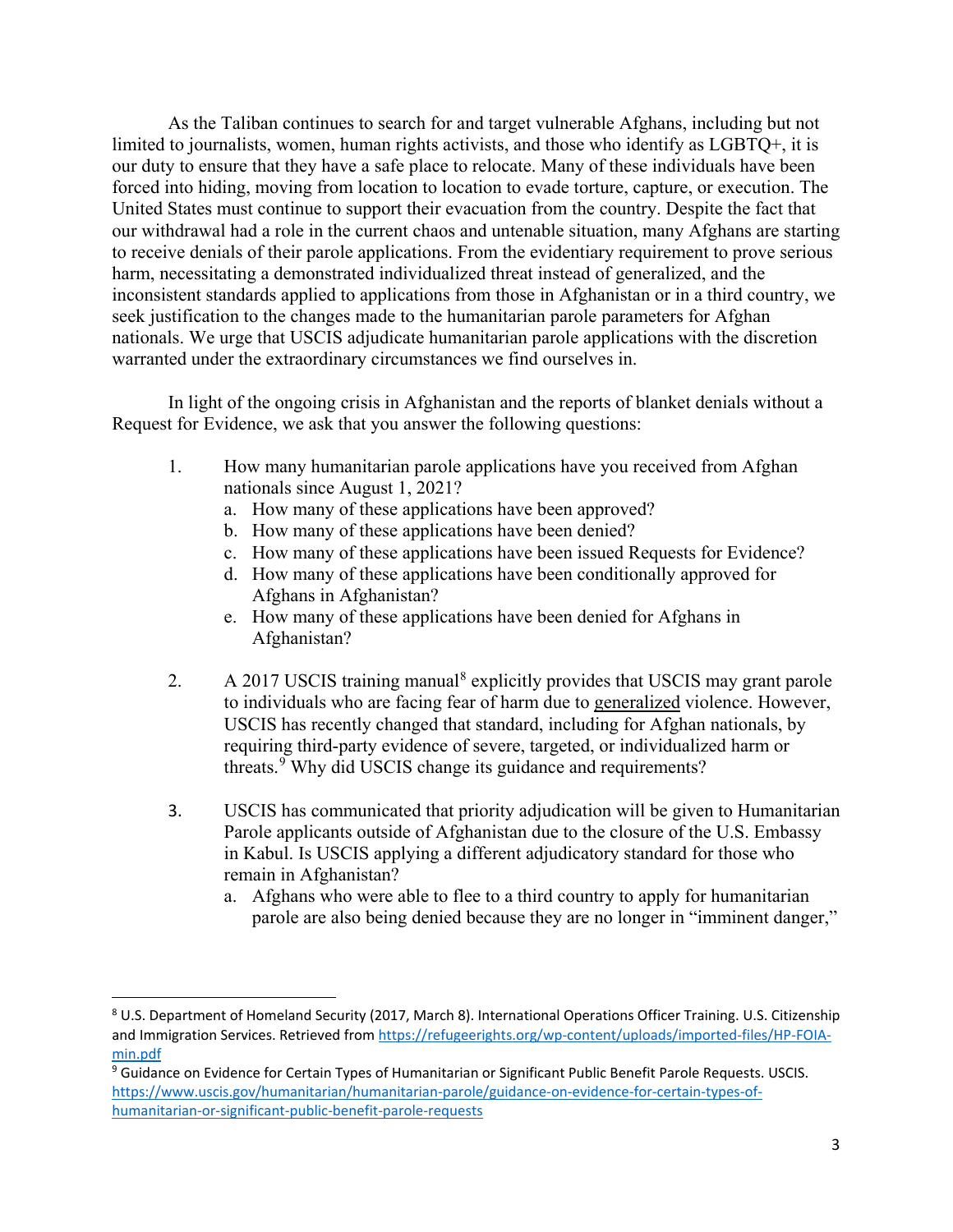according to USCIS.[10](#page-3-0) What are the legal and policy justifications for this approach? Is this the standard being applied to all applicants who have fled to third countries?

- 4. Since the U.S. withdrawal from Afghanistan, ongoing evacuations have focused mainly on American citizens and lawful permanent residents, yet there are thousands of at-risk Afghans with pending humanitarian parole applications, immigrant visa applications or referrals to the USRAP who remain in Afghanistan.
	- a. What efforts is DHS making to ensure that such at-risk Afghans are identified and prioritized for evacuation?
	- b. To what extent are Afghan nationals who applied to USCIS for humanitarian parole considered for inclusion in the Operation Allies Welcome parole pipeline?
- 5. What is the total dollar amount that USCIS has collected from humanitarian parole application fees for Afghan nationals since August 1?
- 6. How many USCIS officers are currently adjudicating humanitarian parole applications? How many officers does USCIS anticipate will be assigned to adjudicate these applications in the near future?
	- a. What are the limiting factors on USCIS's ability to adjudicate Humanitarian Parole applications in a timely manner related to the Afghan crisis?
- 7. If the agency believes refugee processing through the USRAP is more appropriate than humanitarian parole for certain cases, what actions is the agency taking to quickly transition those cases into the USRAP pipeline?

We call on USCIS to use its broad authority to favorably exercise discretion by granting individual humanitarian parole applications for eligible Afghans, accepting widely documented country conditions, embracing an approach in line with the generalized standard laid out in the 2017 USCIS training course, and not basing denials on lack of individualized third-party evidence of threats of harm.

Tragically, tens of thousands of Afghans and their families now face persecution and death threats from the Taliban, as well as threatened deportation back to Afghanistan for those who made it to third countries. We urge you to ensure that all vulnerable Afghans, including those in third countries and those still stranded in Afghanistan, are paroled into the United States and not left to languish in legal limbo. We look forward to working with you on this urgent issue and receiving your response by December 31, 2021.

<span id="page-3-0"></span> $10$  U.S. Citizenship and Immigration Services. (2021, November 24) Parole Denial Notice. [https://documentcloud.adobe.com/link/track?uri=urn%3Aaaid%3Ascds%3AUS%3A7cec3e48-a1c8-4a64-9aa8-](https://documentcloud.adobe.com/link/track?uri=urn%3Aaaid%3Ascds%3AUS%3A7cec3e48-a1c8-4a64-9aa8-0f4702ea95fd#pageNum=2) [0f4702ea95fd#pageNum=2](https://documentcloud.adobe.com/link/track?uri=urn%3Aaaid%3Ascds%3AUS%3A7cec3e48-a1c8-4a64-9aa8-0f4702ea95fd#pageNum=2)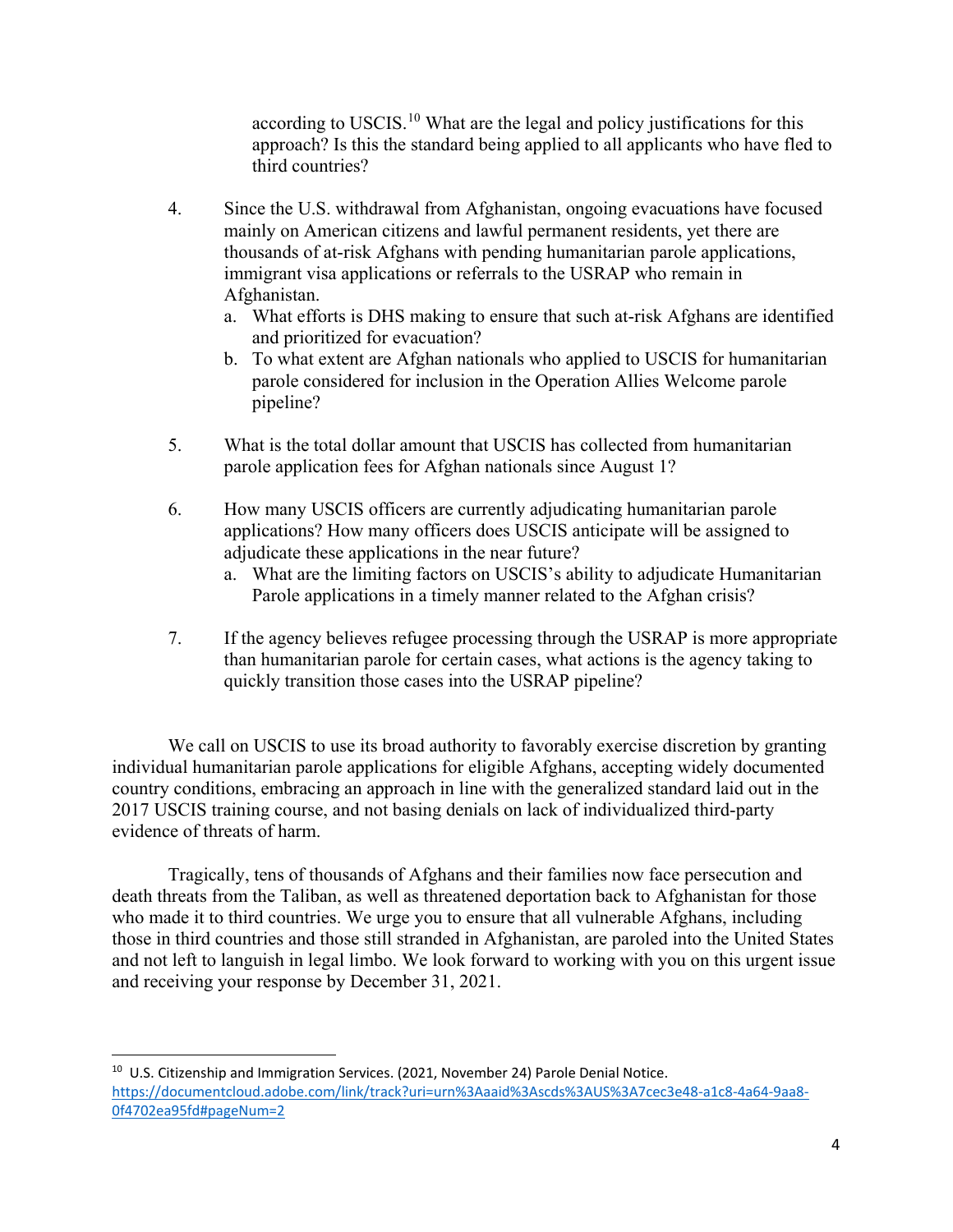Sincerely,

Edward J Mar

Edward J. Markey United States Senator

\_\_\_\_\_\_\_\_\_\_\_\_\_\_\_\_\_\_\_\_\_\_\_\_\_\_\_

Cory A. Booker United States Senator

 $\overline{\phantom{a}}$ 

Sherrod Brown United States Senator

 $\mathcal{L}=\mathcal{L}$  , where  $\mathcal{L}=\mathcal{L}$  , we have the set of the set of the set of the set of the set of the set of the set of the set of the set of the set of the set of the set of the set of the set of the set of the set

Seth Moulton Member of Congress

anders  $\mathcal{L}$  and  $\mathcal{L}$  and  $\mathcal{L}$  and  $\mathcal{L}$  and  $\mathcal{L}$ 

Bernard Sanders United States Senator

prime quince

Dianne Feinstein United States Senator

 $/\mathrm{s}/$ 

Brian Schatz United States Senator

 $\overline{a}$  ,  $\overline{a}$  ,  $\overline{a}$  ,  $\overline{a}$  ,  $\overline{a}$  ,  $\overline{a}$  ,  $\overline{a}$  ,  $\overline{a}$  ,  $\overline{a}$  ,  $\overline{a}$  ,  $\overline{a}$  ,  $\overline{a}$  ,  $\overline{a}$  ,  $\overline{a}$  ,  $\overline{a}$  ,  $\overline{a}$  ,  $\overline{a}$  ,  $\overline{a}$  ,  $\overline{a}$  ,  $\overline{a}$  ,

Alex Padilla United States Senator

 $\mu$  and  $\mu$ 

Tina Smith United States Senator

riponnhaden

Elizabeth Warren United States Senator

 $/\mathrm{s}/$ Ben Ray Luján United States Senator

 $\sqrt{s}$ / Mazie K. Hirono United States Senator

Ron Wyden

Ron Wyden United States Senator

 $/\mathrm{s}/$ 

Chris Van Hollen United States Senator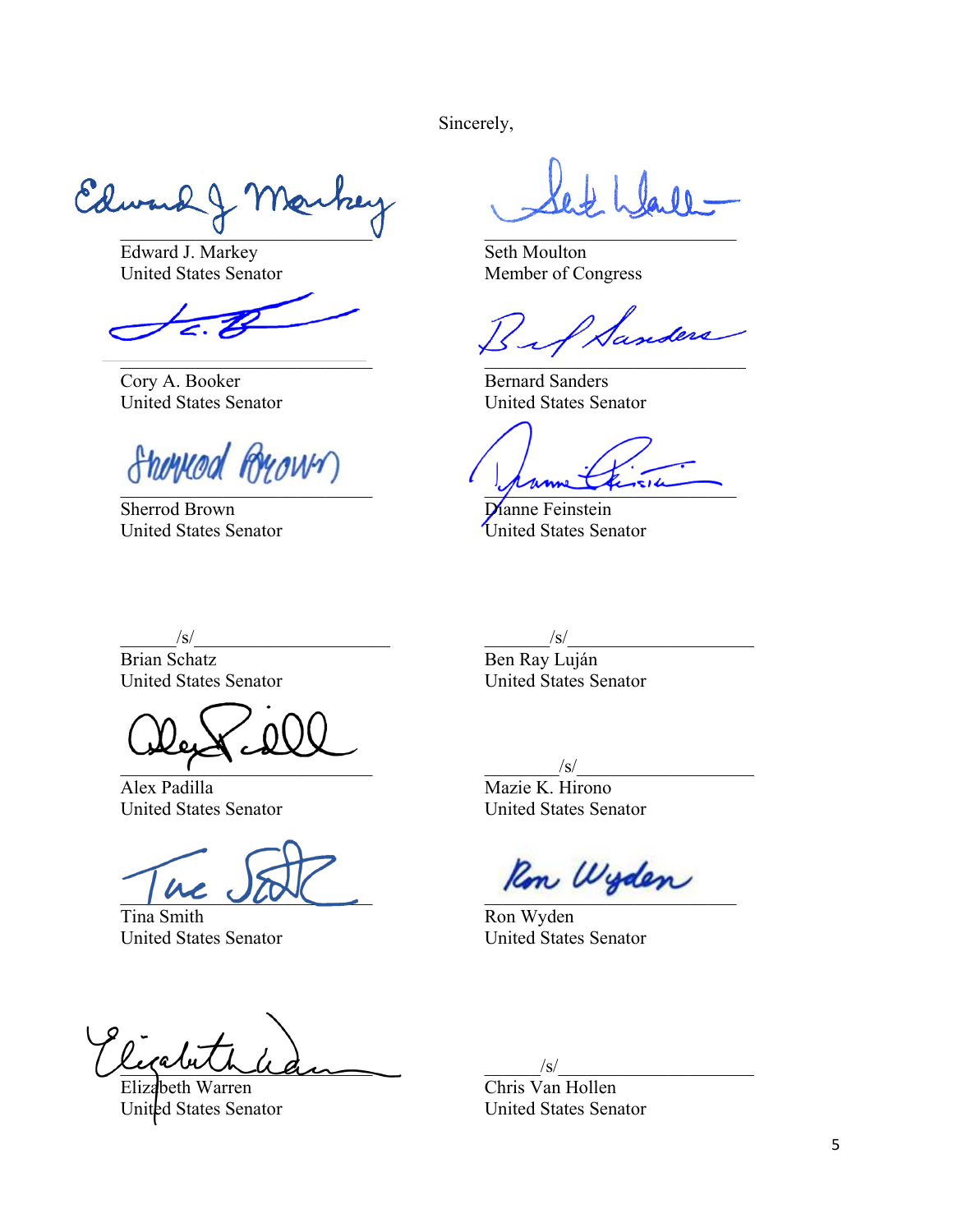$\sqrt{s/2}$ 

Patrick J. Leahy United States Senator

 $/\mathrm{s}/$ 

Kirsten Gillibrand United States Senator

 $\sqrt{s}$ / Tammy Baldwin United States Senator

 $\bigcup$  10u Swhen

Richard J. Durbin United States Senator

 $/\mathrm{s}/$ 

Michael Bennet United States Senator

Richard Blement  $\mathcal{L}_\text{max} = \mathcal{L}_\text{max}$  , where  $\mathcal{L}_\text{max} = \mathcal{L}_\text{max}$ 

Richard Blumenthal United States Senator

 $\overline{\phantom{a}}$ 

Martin Heinrich United States Senator

Tatty Murra  $\overline{\phantom{a}}$ 

Patty Murray United States Senator

 $\overline{\phantom{a}}$ 

Jeff Merkley United States Senator

 $\sqrt{s}/$ Robert P. Casey, Jr. United States Senator

 $\mathcal{L}_\text{max}$  , where  $\mathcal{L}_\text{max}$ 

Alexandria Ocasio-Cortez Member of Congress

 $\sqrt{s}/$ 

Tom Carper United States Senator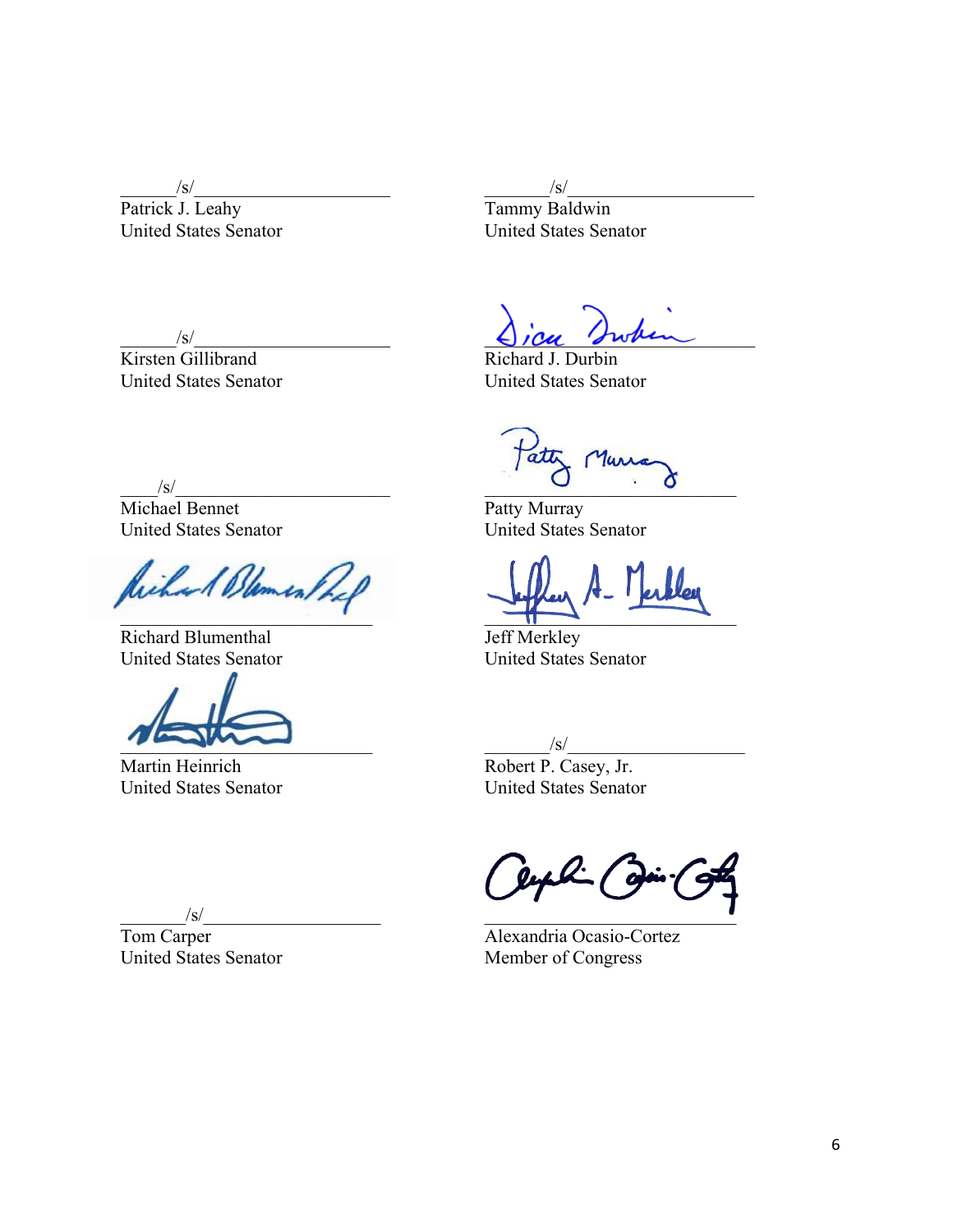$\frac{1}{2}$ 

James P. McGovern Member of Congress

Eleano H-Norton  $\frac{1}{2}$ 

Eleanor Holmes Norton Member of Congress

 $\cup$   $\cup$ 

Sara Jacobs Member of Congress

ma titas

Dina Titus Member of Congress

 $\overline{a}$ 

James R. Langevin Member of Congress

 $\Box$ 

Jimuny Panetta Member of Congress



Mark DeSaulnier Member of Congress

\_\_\_\_\_\_\_\_\_\_\_\_\_\_\_\_\_\_\_\_\_\_\_\_\_\_\_

Mike Doyle Member of Congress

 $/\mathrm{s}/\mathrm{s}$ 

Susan Wild Member of Congress

 $\mathcal{L}_\text{max}$  , which is a set of  $\mathcal{L}_\text{max}$ 

Henry C. "Hank" Johnson, Jr. Member of Congress

 $\overline{a}$ 

Jim Cooper Member of Congress

 $\overline{\phantom{a}}$ 

Grace Meng Member of Congress

 $\blacksquare$ 

Jim Costa Member of Congress

j  $\sim$ 

Brian Higgins Member of Congress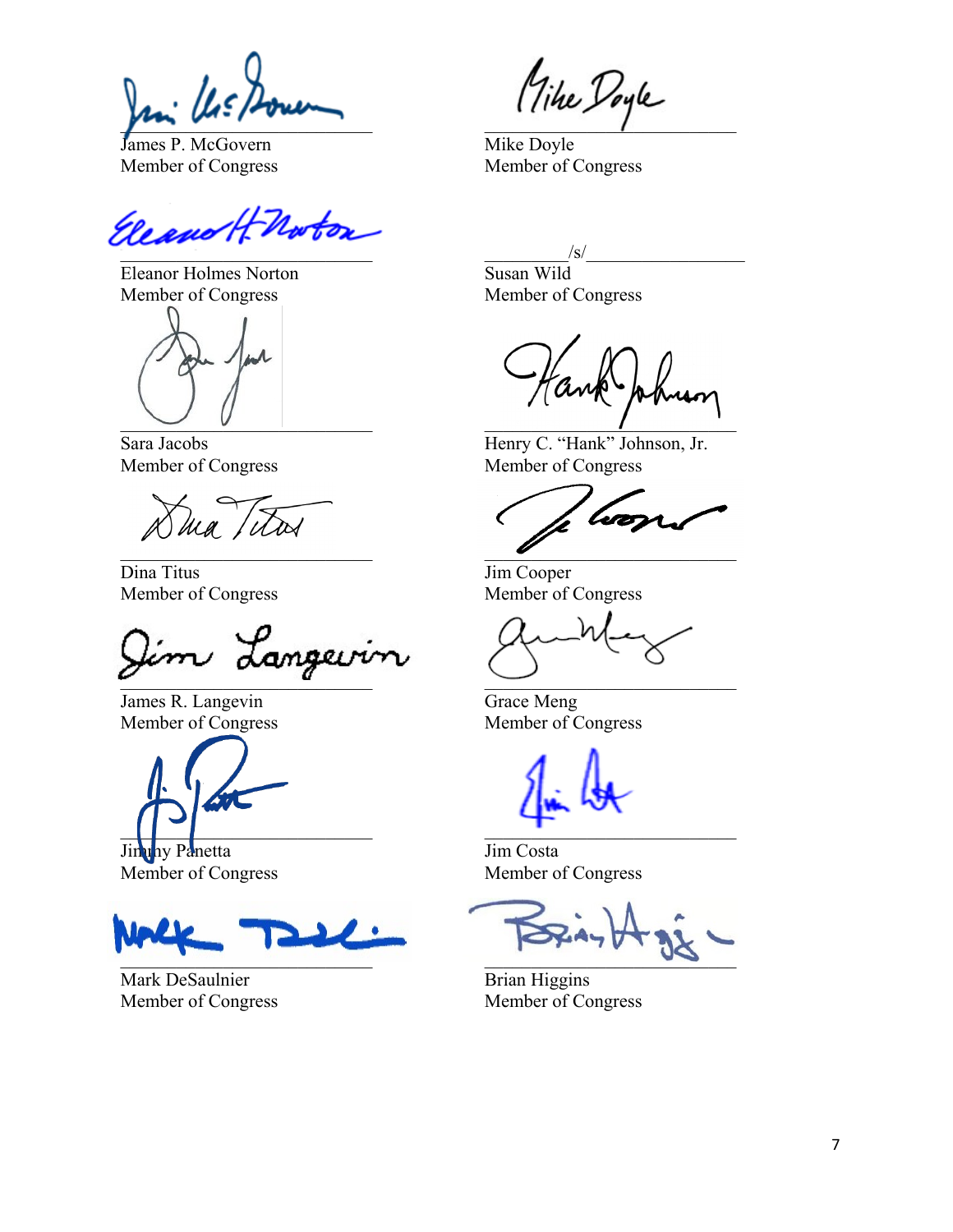

Kaiali'i Kahele Member of Congress

Atentif E. Connol  $\mathcal{L}$ 

Gerald E. Connolly Member of Congress

 $\sqrt{s/2}$ 

Bill Keating Member of Congress

 $\bigcup_{i\in\mathbb{N}}\mathbb{Z}_{n-i}$ 

Adam Smith Member of Congress

Barban Lee  $\sim$ 

Barbara Lee Member of Congress

Carne  $\mathcal{L}$  and  $\mathcal{L}$  and  $\mathcal{L}$  and  $\mathcal{L}$  and  $\mathcal{L}$ 

Chellie Pingree Member of Congress

amic Rasti  $\cup$ 

Jamie Raskin Member of Congress

 $\sqrt{s}/$ 

Nydia M. Velázquez Member of Congress

 $\mathcal{L}_\text{max}$  and  $\mathcal{L}_\text{max}$  and  $\mathcal{L}_\text{max}$ 

Jake Auchincloss Member of Congress

Dans Delate \_\_\_\_\_\_\_\_\_\_\_\_\_\_\_\_\_\_\_\_\_\_\_\_\_\_\_

Diana DeGette Member of Congress

Madelune Lear

Madeleine Dean Member of Congress

Rick Zausen \_\_\_\_\_\_\_\_\_\_\_\_\_\_\_\_\_\_\_\_\_\_\_\_\_\_\_

Rick Larsen Member of Congress

 $\sqrt{s}/$ 

Suzanne Bonamici Member of Congress

 $\frac{1}{s}$ 

Suzan DelBene Member of Congress